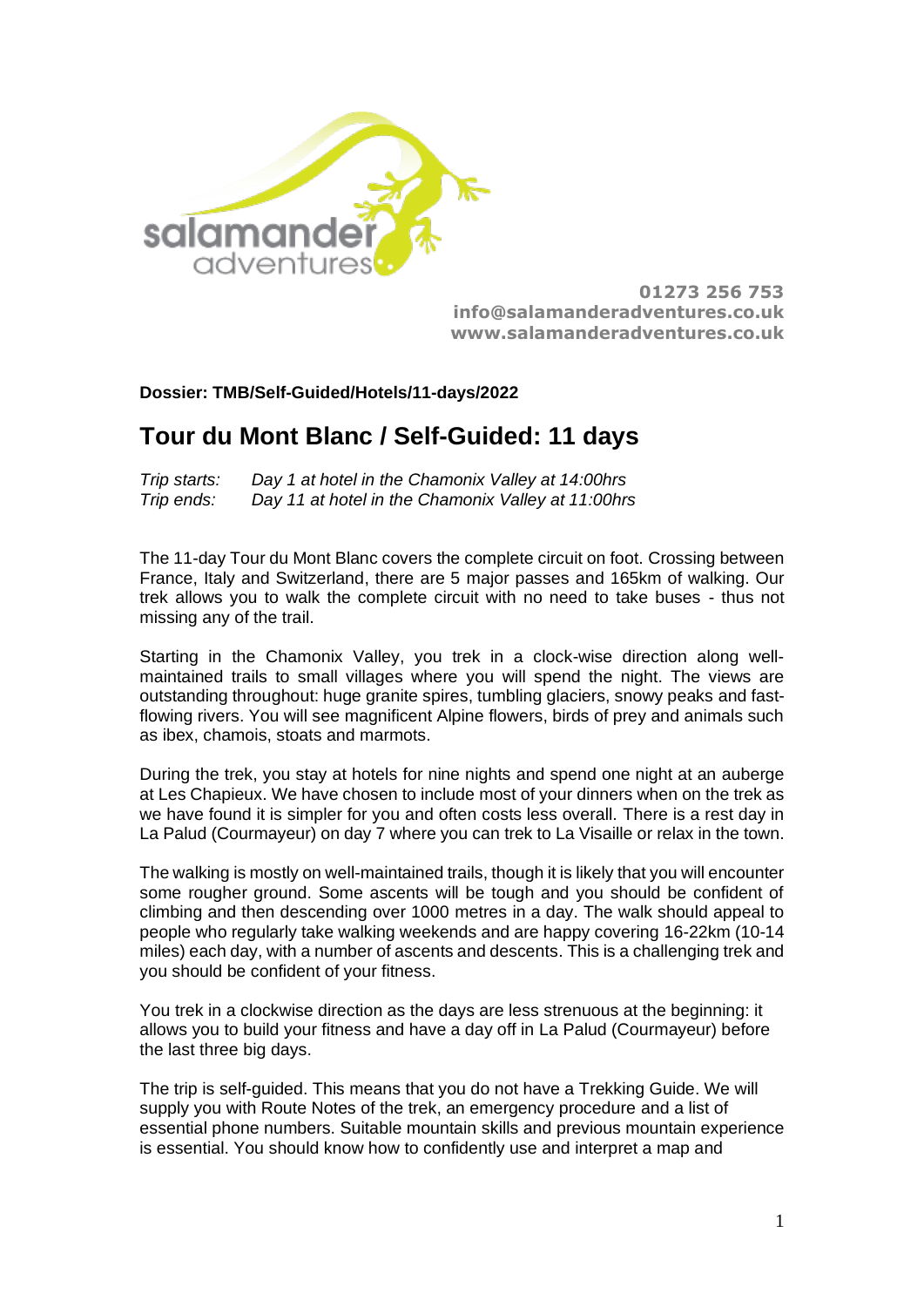compass. You need to be conscious of hazards whilst trekking in a mountain environment.



# **ITINERARY**

#### **Day 1 Arrive Les Houches**

Arrive at the hotel in Les Houches in the Chamonix Valley. If you are coming from Geneva Airport, the journey is around one hour and is very easy to arrange – see below for details under the section 'Getting to the Chamonix Valley'.

Les Houches is a small town 7km from Chamonix and has a few restaurants, bars and outdoor equipment shops. Rooms are normally available from 3pm. If you want to visit Chamonix town, it takes 15 minutes by public bus. You can take dinner at the hotel or at a local restaurant.

# **Hotel. Meals included: none**

### **Day 2 Les Houches - Chamonix - Lac Blanc - Argentiere**

After breakfast you will meet our Luggage Man who will transfer your main luggage to tonight's hotel.

The trek begins by crossing to the other side of the valley in 10 minutes and then hiking for 90 minutes on the undulating path that follows the River Arve to Chamonix (1030m). From here, take the telecabin to Plan Praz (2000m) and hike along the famous Grand Balcon Sud that has magnificent views of the whole Mont Blanc massif on the other side of the valley. You arrive after 90 minutes at the Chalets de Flegere situated at 1900m. Continue through open countryside for 1.5-2 hours to Lac Blanc (2352m). There are incredible views of the whole Mont Blanc range, including Les Grandes Jorasses, Aiguille Vert and Les Drus. You then follow a beautiful path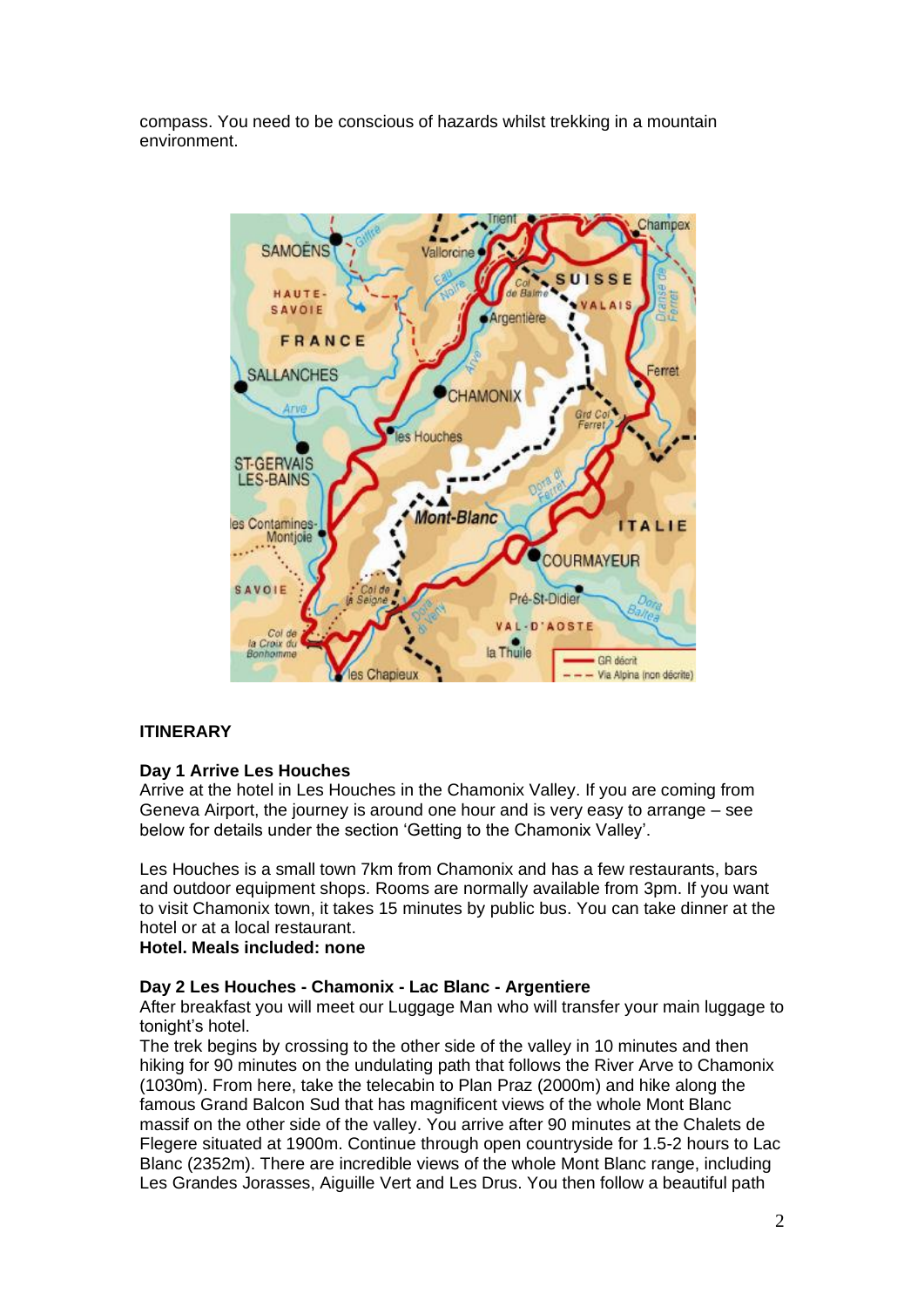east and descend through the forest to Argentiere (1244m) or via the Col des Montets and then on to Argentiere. You are re-united with your luggage at the hotel. Hiking time is approximately 6 hours. Distance: 12 miles (19km). 1460 feet (450m) of ascent, and 4,264 feet (1,300m) of descent.

# **Hotel. Meals included: breakfast and dinner**

# **Day 3 Argentiere – Col de Balme – Col de la Forlcaz (Switzerland)**

From the hotel you hike through old Argentiere and up to the Col des Posettes (1997m) for superb views Mont Blanc and the Chamonix Valley. From here, you traverse to the Col de Balme (2191m) and look directly into Switzerland. You then descend through open country with views of glaciers to Trient (1297m) followed by a short, steep climb to the Col de la Forclaz (1526m) where you spend the night. You will have your main luggage delivered to the hotel tonight.

Hiking time is approximately 7 hours. Distance: 11 miles (17.5km). 3,820 feet (1,180m) of ascent, and 2,932 feet (894m) of descent.

**Hotel. Meals included: breakfast and dinner**

## **Day 4 Col de la Forclaz – Bovine Route – Champex**

From Forclaz you hike steadily upwards through the forest along the 'Bovine Route' with magnificent views of the mountains of Verbier and the great Sion Valley. At Bovine (1987m) there is a small farm and the route then winds its way down through meadows, forests and open country. Just before Champex there is an auberge where you can sit in a garden amongst the charming forests of Champex d'en haut. You arrive at Champex Lac (1486m) with its beautiful lake-side hotels and cafés. You will not have access to your luggage tonight and tomorrow night and so you need to pack appropriately.

Hiking time is approximately 6 hours. Distance: 9 miles (14km). 2,300 feet (700m) of ascent, and 2,400 feet (730m) of descent.

**Hotel. Meals included: breakfast and dinner**

#### **Day 5 Champex – La Fouly**

From Champex it is a gentle 5-6 hour trek to La Fouly (1600m) along the Val Ferret. You walk from the lake and descend to the main valley floor and follow the river through forests and meadows to Praz-de-Fort. You then ascend in similar surroundings with wonderful views of Mt Dolent and the South Face of the Mont Blanc range. You have no access to your luggage tonight.

Hiking time is approximately 5-6 hours. Distance: 12½ miles (20km). 1,804 feet (550m) of ascent, and 1,443 feet (440m) of descent.

**Hotel. Meals included: breakfast and dinner**

# **Day 6 La Fouly – Grand Col Ferret – La Palud, Courmayeur (Italy)**

You continue from La Fouly and cross into Italy via the impressive Grand Col Ferret (2537). From here, the descent is slightly steeper but rewards you with outstanding views of two of the Alps most iconic mountains – Les Grandes Jorasses and Mont Blanc. You stay at La Palud (1350m), just over 3km from Courmayeur, and are reunited with your luggage.

Hiking time is approximately 7-8 hours. Distance: 18 miles (29km) or 14 miles (22km) if you take a bus ride from Arnuva to La Palud to shorten the day. 3,181 feet (970m) of ascent, and 3,837 feet (1,170m) of descent.

# **Hotel. Meals included: breakfast**

#### **Day 7 Rest day in La Palud, Courmayeur or hike to La Visaille**

Today can be used as a rest day or to hike to La Visaille meaning you complete the whole circuit of the TMB on foot. The accommodation at the half-way point between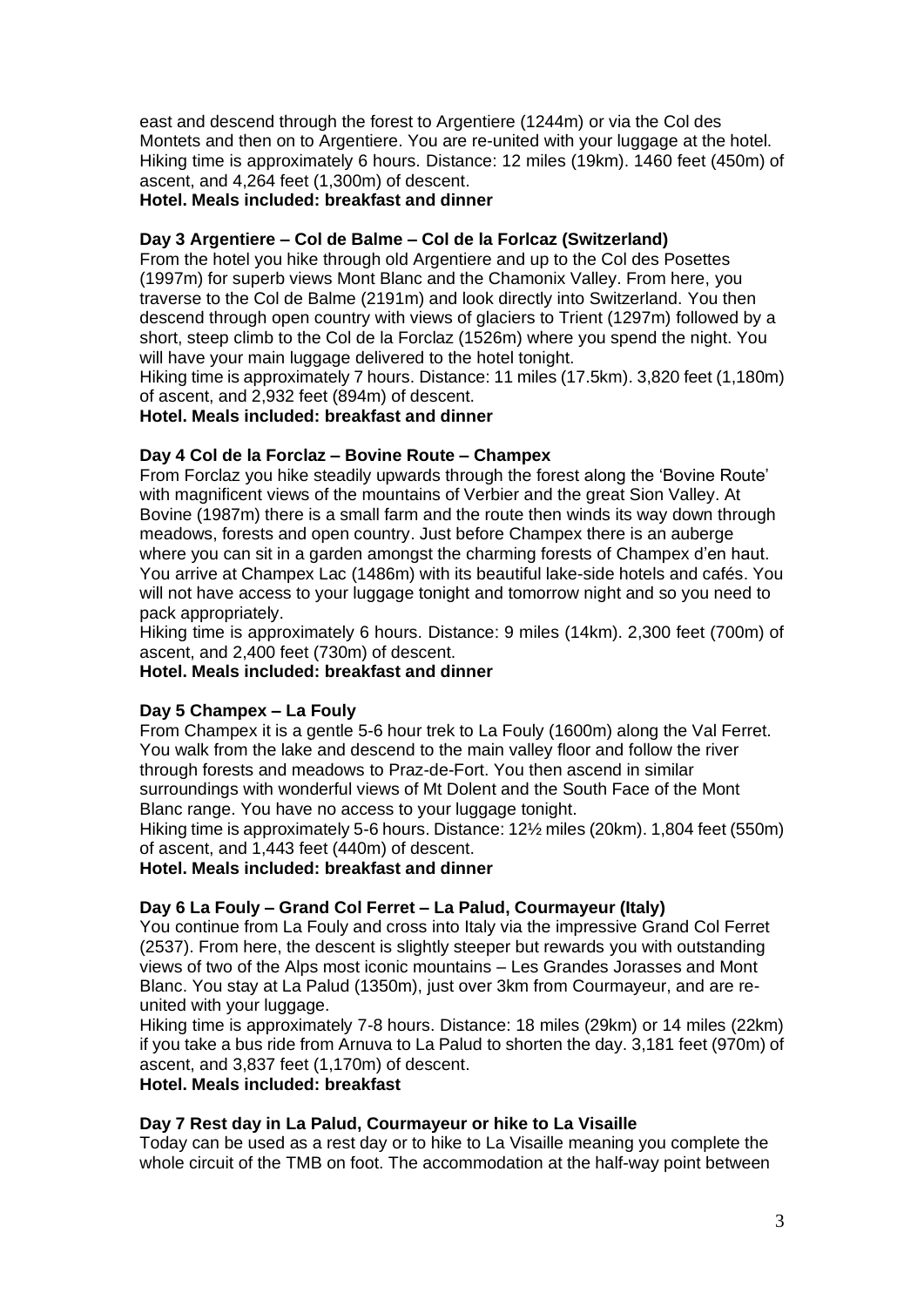La Palud (Courmayeur) and Les Chapieux is not good enough and so we spend two nights at La Palud.

If you choose to walk, you head to Courmayeur (1200m) and then up to the Col Chécrouit (1956m). From here you follow the TMB trail with superb views of the whole of the South Face of Mont Blanc. The mountain is much steeper this side, compared to the views from Chamonix, with fabulous long ridges and gullies – many of which offer the most challenging routes to mountaineers. You descend to La Visaille (1659m) and then take a 15-minute bus ride back to Courmayeur. Hiking time is around 5 hours. Distance: 7 miles (11km) with 3,600 feet (1100m) of ascent and 2100 feet (640m) of descent. You can take a cable car from Courmayeur to gain height and take the edge off the ascent.

If you choose to use today as a rest day, Courmayeur is one of Italy's premier ski resorts and is full of pretty shops, cafés and restaurants. Close by, there is the excellent Skyway cable car, the spa at Pre St Didier and lots of gentler walking options. You could also head to Aosta (one hour by bus) to see Roman walls, an amphitheatre and medieval walls and buildings.

# **Hotel. Meals included: breakfast**

#### **Day 8 Courmayeur – Val Veny – Col de la Seigne – Les Chapieux**

You take public transport for approximately 25 minutes and travel to La Visaille at the end of the Val Veny under the spectacular South Face and ridges of Mont Blanc. You trek along a wide glacial valley surrounded by glaciers and high peaks to the Col de la Seigne (2516m) which marks the border between France and Italy. You then descend to Les Chapieux (1549m). Today is quite a long day, although it is not steep. You will not have access to your luggage tonight and tomorrow night and so you need to pack appropriately.

Hiking time is approximately 7 hours. Distance: 13 miles (24km). 2,829 feet (860m) of ascent, and 3,171 feet (967m) of descent.

#### **Auberge. Meals included: breakfast and dinner**

#### **Day 9 Les Chapieux – Col du Bonhomme - Les Contamines**

You make a steep ascent above Les Chapieux through marmot country and on through open meadows to more barren scenery. You cross 2 cols (2479m and 2329m) in wild surroundings with fabulous Alpine flowers, marmots, weasels and chamois. You then head down through open country and on to a narrowing valley. Your destination is Les Contamines (1167m) – a pretty ski village with an interesting church. The hotel is approximately 1km from the town. You have no access to your luggage tonight. Today is a long day.

Hiking time is approximately 7-8 hours. Distance: 13 miles (21km). 3,050 feet (930m) of ascent, and 4,329 feet (1,320m) of descent.

**Hotel. Meals included: breakfast and dinner**

#### **Day 10 Les Contamines – Les Houches**

You ascend through pretty forests and meadows to the Chalets du Truc perched under the great west-face of the Mont Blanc range. There is a small peak you can climb before descending to the Chalets de Miage at 1559m. You then make a steep climb to the Col du Tricot (2120m) and then on towards the plateau above Les Houches. This is a fitting end to your trek with the most outstanding views of the Chamonix Valley, the Chamonix Aiguilles and the Mont Blanc massif. You descend quickly by cable car - or walk down in one hour if you prefer - and take a short ride by public bus to the hotel. You check into the hotel and are reunited with your luggage. Hiking time is approximately 6-7 hours. Distance: 9 miles (14km). 3,675 feet (1120m) of ascent, and 1800 feet (550m) of descent. **Hotel. Meals included: breakfast**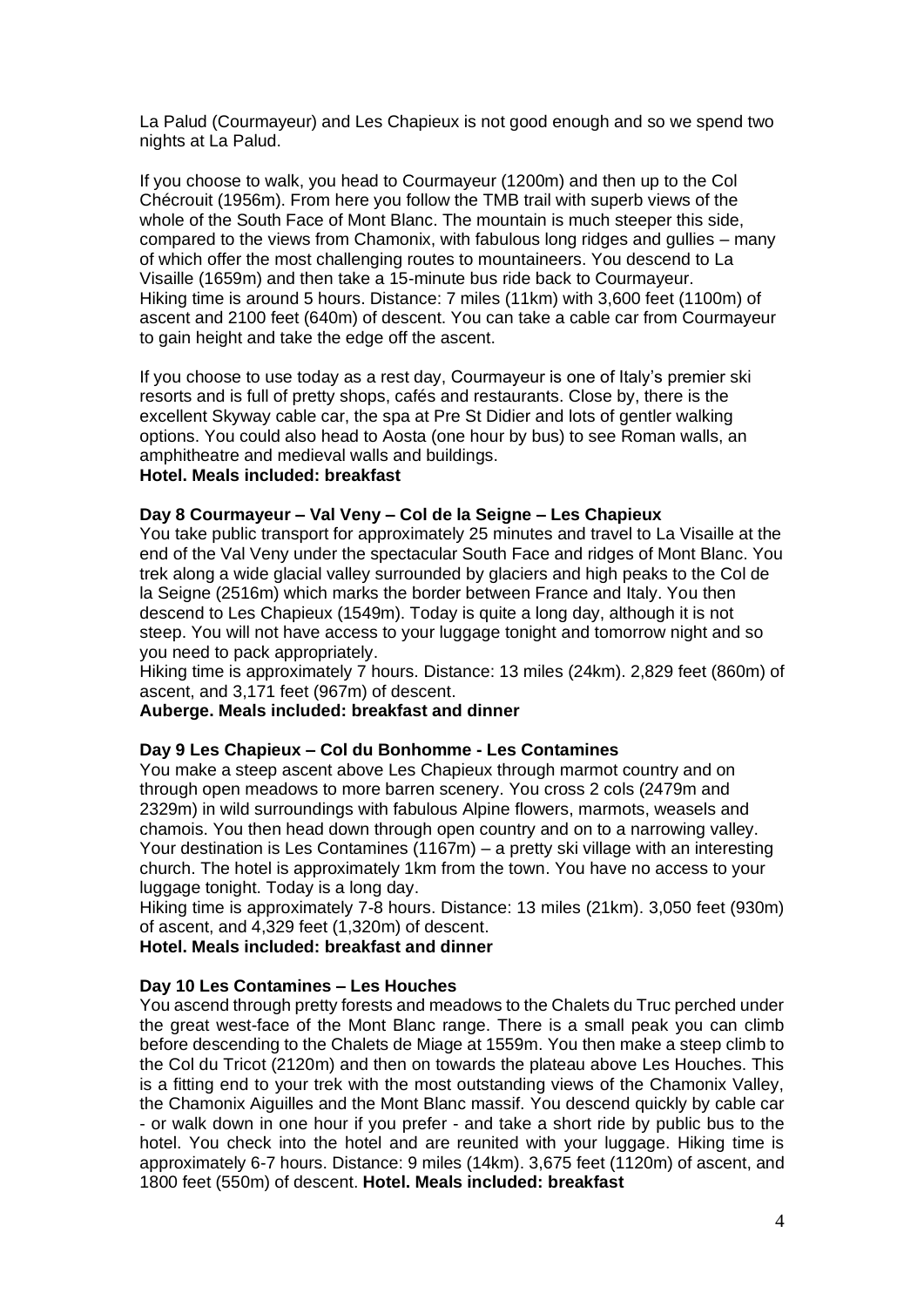#### **Day 11 Trip ends in Les Houches**

Free at leisure. Check out time from the hotel is 11:00hrs (11am). **Meals included: Breakfast**

#### **Extending your stay in the Chamonix Valley**

If you would like to arrive earlier or stay longer in the Chamonix Valley, please let us know and we can book you some extra accommodation. Prices start at £120 for a twin room with breakfast.

#### **Ascents, descents and distances**

The distances and altitude gains and losses in the itinerary above were measured over six separate TMBs by our Guides using GPS. We know that GPS readings vary from person to person, so the information is only indicative of what to expect on the trek.

#### **Special note for departures in July & August**

Please note that the accommodation in the Chamonix Valley may vary for the departures in July and August. We will confirm the exact accommodation at the time of booking. This does not affect the trek apart from a different start and finish point.

*While our intention is to adhere to the day-by-day route as printed above, a degree of flexibility is built into the itinerary. Overnight stops may vary from those suggested. Occasionally, it may not be possible to follow the itinerary as planned. This may be for a variety of reasons – climatic, political, physical or other. In these circumstances we will make the best alternative arrangements possible that maintains the integrity of the original itinerary.*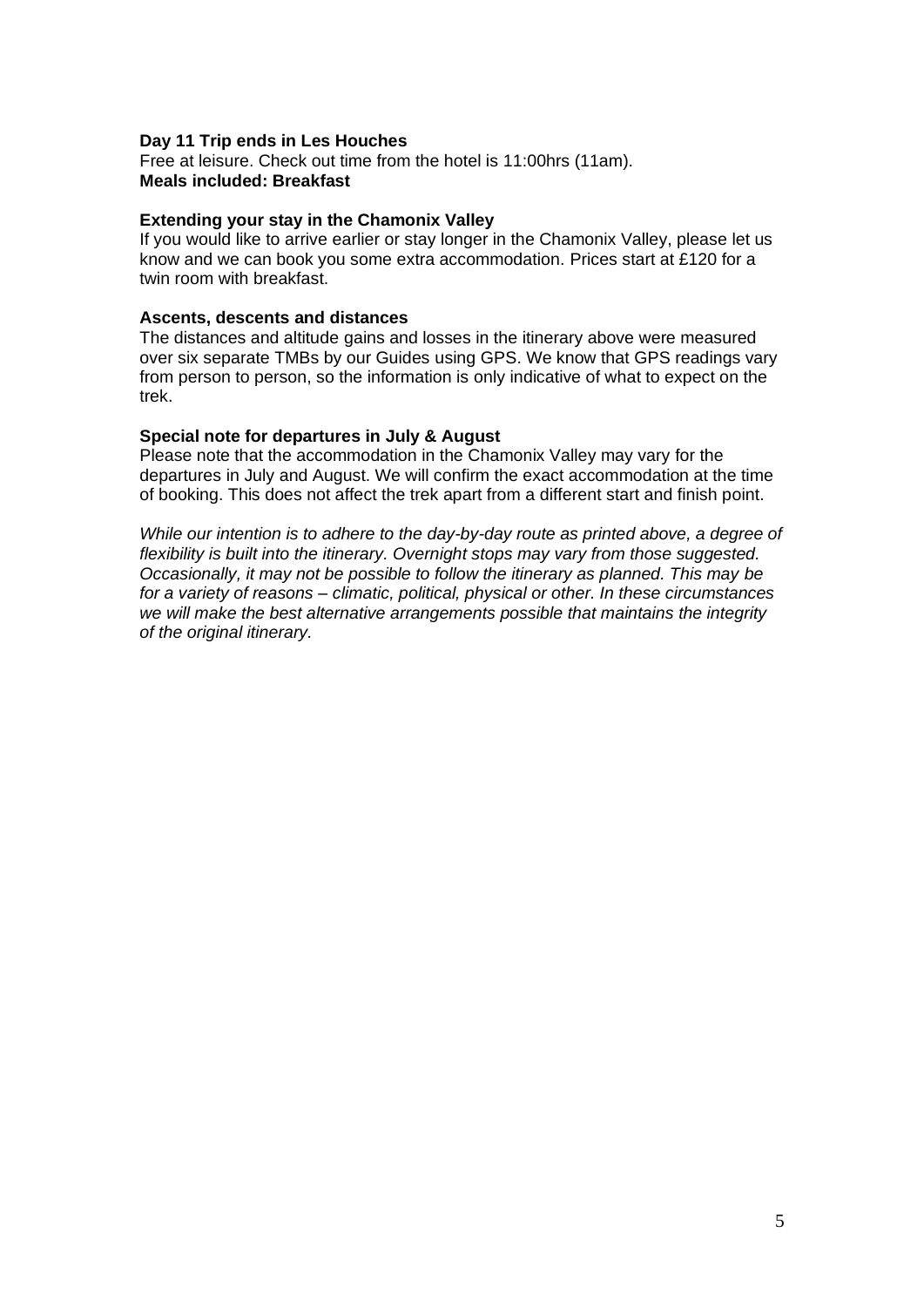# **PRACTICAL INFORMATION**

### **Is it for me?**

This trip should appeal to you if you regularly take walking weekends and are happy covering 16-22km (10-14 miles) each day, with a number of ascents and descents. On the TMB you will normally walk for between 6 and 8 hours each day and be outdoors for 8 or 9 hours. You generally follow good, well-maintained paths and the highest altitude you walk to is 2537 metres, so you should not feel the altitude apart from a little shortness of breath. In late June and early July you may encounter patches of snow left from the winter, particularly at the cols, and may have to kick steps to make the path secure. All nights are in twin-bedded rooms, except at the auberge at Les Chapieux where you may be in a twin, triple, quad or small dormitory.

### **Why we go clockwise**

Many people choose to trek anti-clockwise. However, over many years we have concluded that you are better hiking clockwise. If you go anti-clockwise you cross three huge mountain passes at the beginning of the trip: this means a lot of physical effort when you are just finding your trekking feet and getting used to the higher altitudes. In addition, our hotel owners report that many hikers are anxious about being able to cross these passes – particularly between Les Contamines and Les Chapieux – and the atmosphere at the hotels is tense.

By travelling clockwise, the first few days of the trek are easier and you get fitter and acclimatised without the stress. It means that crossing the big passes on the last three days are much more enjoyable.

# **Self-guided trekking**

The Tour du Mont Blanc follows a well-established trail and many of the pathways are sign-posted. However, parts of it cross through some wild and remote mountain areas and you should be aware that mountains can be hostile places. You should take special care and attention if you cross any streams: these can quickly become hazardous, particularly if a rain storm is combined with early-season snow melt.

Special attention must be paid to the weather. Rain storms, lightning, fog, mist and even snow are not common - but not unusual - and you need to be able to safely navigate in these conditions. Snow can be a particular hazard of early summer, where whole sections of the route at higher altitudes - particularly at mountain passes - may be covered winter snow. The possibility of collapsing snow bridges, or a slip that may result in a long slide, can both cause serious accidents. You should be confident that you can safely and competently cross snow; if you are not confident you should not attempt it and either take a different route or public transport.

We will supply you with Route Notes for the trek but these must be used in conjunction with a good map and your own previous mountain experience. You should know how to confidently use and interpret a map and compass - particularly in poor weather.

Mobile phone reception is very poor or non-existent between the sections that go from Courmayeur to Les Chapieux to Les Contamines. In case of an accident, calling the mountain rescue in this area can be seriously delayed and you will rely on telephone landlines at the refuges that are located intermittently along the main TMB trail.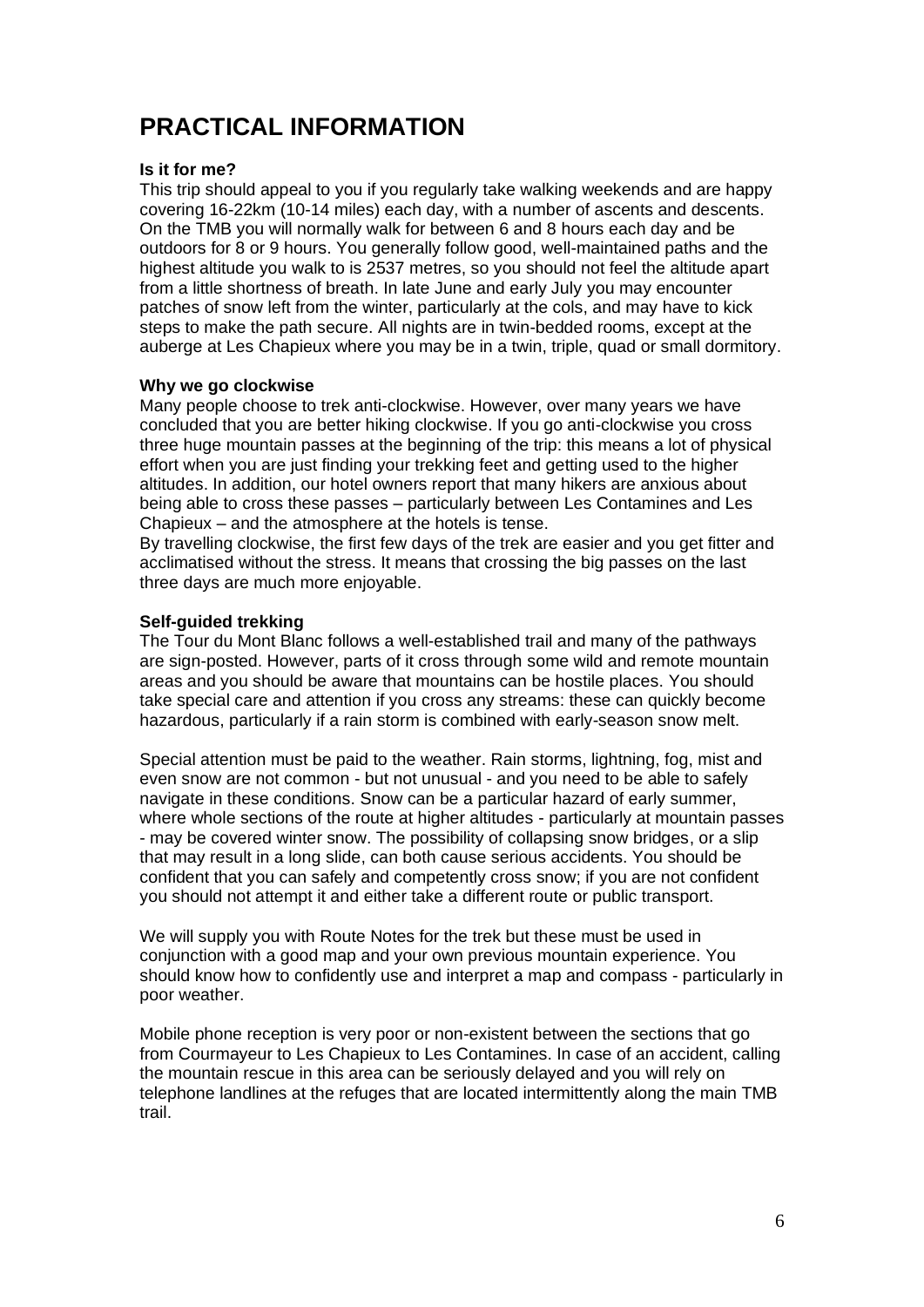You are responsible for your own actions and safety and you should join this trip with suitable mountain skills and previous mountain experience. If you do not feel confident you should book one of our Guided TMBs.

# **Group size**

- Minimum 2 people.
- If there are an odd number of people in your party (ie. 3, 5) there will be an extra charge for the one single supplement. This is £500. We may, however, be able to reserve triple room for which there is no extra charge.

# **Price and what it includes**

- Accommodation on a twin-share basis. All have attached bathrooms except at La Forclaz and Les Chapieux where the bathrooms are along the corridor. Possible twin, triple, quad or small dormitory at Les Chapieux.
- Luggage transfers so that you have your main luggage for 6 of the 10 nights (Les Houches, Argentiere, La Forclaz and Courmayeur). You are without your luggage for 4 out of 10 nights.
- 10 breakfasts & 6 dinners.
- Route Notes of the trek, an emergency procedure, essential phone numbers.

# **What is not included**

- Flights and transport to and from the Chamonix Valley (please see below on how to arrange this).
- Picnics. Snacks.
- Dinner on the first and last night and in Courmayeur.
- Any cable cars or local transport you choose to take.
- Personal travel insurance.

# **Accommodation and meals**

You stay in hotels for 9 nights and an auberge for 1 night. Rooms are on a twin-share basis: all have attached bathrooms except at La Forclaz and Les Chapieux where the bathrooms are along the corridor. For the night at Les Chapieux, you may be in a twin, triple, quad or small dormitory with showers along the corridor.

Bedding is provided at each night stop, so there is no need to carry sleeping bags. For the night at the auberge at Les Chapieux, duvets and pillows are provided. Towels are provided at all night stops.

Please note that we do not use mountain refuges or huts for any of the night stops. Meals included are normally a set 3-course meal and are eaten in the hotel's restaurant area. Tea and coffee at dinner and all other drinks are not included.

# **Typical meals on trek**

Breakfast: tea, coffee, juice, cereals, bread, butter, jam.

Dinner: starter, main course, dessert or cheese.

The hotels and auberges also sell soft drinks, beer, wine, mineral water, cakes and a variety of chocolate bars.

The hotels offer meals for vegetarian diets. Not all of the hotels cater to other diets, such as vegan and gluten-free, and so we are regretfully not able to offer this for every night. However, if you are willing to be flexible with your diet the hotels will try to do as best they can. If your diet is very restricted, we suggest you bring supplementary foods with you.

If you chose not to take or eat any of the meals provided throughout this trip, there is no refund.

Picnics are not provided and so you will need to buy one each day from the hotels or head to the local shops. Hotels charge around €7-10 per person for a picnic. It is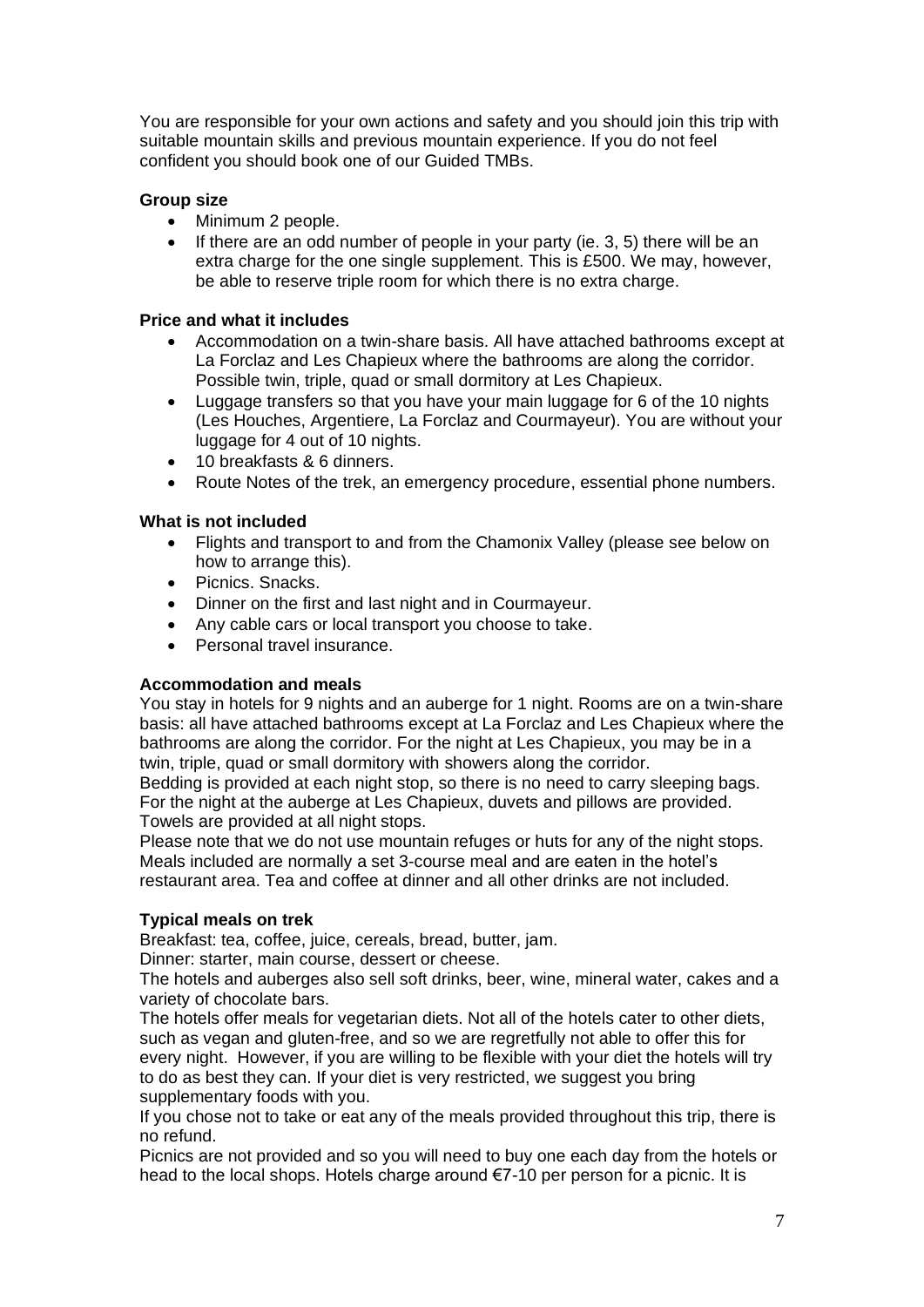cheaper if you make your own and is fairly easy to pick up ingredients, such as baguette, mayonnaise, cheeses, cold meats, salad and fruit at local shops.

## **Luggage transfers**

You will have access to your main luggage for 6 of the 10 nights. This will be at Les Houches, Argentiere, La Forclaz and La Palud (Courmayeur). On the days you do not have access to your luggage (4 nights in total) you will need to carry your overnight gear, which will most likely include spare socks, underwear, T-shirt and basic toiletries. This is light back-packing and we recommend you have a 40 litre rucsac. We do not transfer your luggage to every night stop as we feel that occasional light back-packing adds to the spirit and adventure of a long-distance hike.

In addition, it adds a great deal to the cost of the tour as some of the drives between hotels are 5-hour round-trips.

Please restrict the weight of your main luggage to 20kg. This helps us with the luggage transfers.

We strongly recommend that you do not leave any valuables or any object of high value in your main luggage. When your luggage is transferred and then delivered to the next hotel, it is likely that it will be left in the reception area or in an unattended back-room. We recommend that you lock your luggage and clearly label it with your name, address and mobile phone number.

### **Getting to the Chamonix Valley**

It is very easy to travel from Geneva Airport to Les Houches. It is 100km/62miles and takes one hour. Mountain Drop Offs provide a professional and frequent shuttle service between Geneva Airport and the Chamonix Valley. They drop you at the hotel. You can book with them for as little as €33 each way and you decide what time they pick you up and when you want to be taken back: **[www.mountaindropoffs.com](http://www.mountaindropoffs.com/)**

The first and last night is normally at Hotel du Bois in Les Houches.

There are other shuttle companies in the Chamonix Valley. Some might be cheaper but be wary that they may only do drops to fixed places in Chamonix and not take you to your hotel.

We do not recommend the rail service from Geneva as it takes over 3 hours with a number of changes. You can reach Chamonix by car (10 hours from Calais) or by the Eurostar and TGV over-night train.

#### **Transport during the tour**

You may choose to take a few short bus rides in the Chamonix Valley and Courmayeur. You may also choose to take cable cars to help you gain or lose altitude. These are not included in the cost of the tour.

#### **Weather**

In the summer, daytime temperatures can vary from 15-25°C in the valleys to 0-20°C at higher altitudes. It all depends on whether the sun is out and it can often feel very hot: occasionally it reaches 30°C in the valley and can feel quite muggy in the late afternoon. At night the temperature is 5-12°C in the valley and can drop close to 5°C at some of the night stops. As with all mountain ranges it can rain - either as frontal weather or as a thunder storm after a hot day - and you should come prepared for this. It can be cold and windy at higher elevations - particularly at the cols - and snow is not unknown. You will need to keep an eye on the weather: most of the hotels will have up-to-date forecasts or you can ask the staff.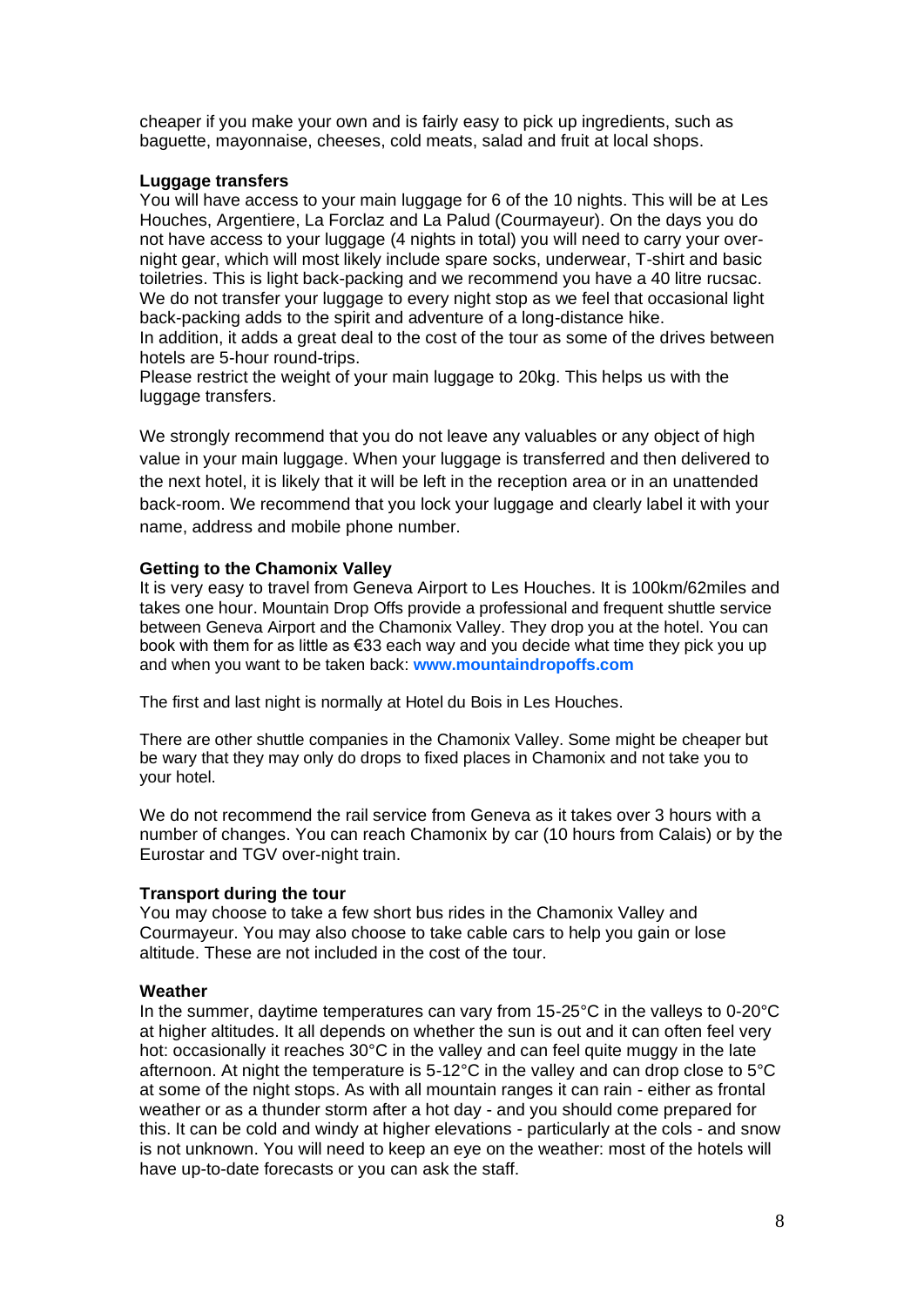# **Clothing and equipment**

- Good walking boots: leather or fabric and should be worn-in before you arrive.
- Full set of good quality waterproofs jacket and trousers. Gore-Tex recommended: a 'pac-a-mac' is not good enough.
- Trousers or skirts, short trousers.
- T-shirts and tops that includes a jumper or fleece jacket.
- Rucsac that will give you enough room to carry a few clothes plus other items for the 2-day periods when you do not have access to your main luggage: 40 litres is recommended.
- Sun hat, sun cream, sunglasses, water bottle, warm woolly hat and gloves.
- Map, map case, compass, torch, blister kit, First Aid kit, pen-knife for your picnic.

For the night stops when you will not have access to your main luggage we recommend you carry a change of underwear, socks and T-shirt, basic toiletries and a torch – please remember that you will have to carry it all. You will need to carry your picnic and will probably have your camera, blister kit and First Aid kit with you. Although it may be cold outside at night, it will be very warm inside and so down jackets are not needed.

### **Mobile phone**

We recommend that you bring a mobile phone that you can use to call our office or use in an emergency. You will be trekking in France, Italy and Switzerland, so ensure your contract covers these areas. Mobile phone reception is very poor or nonexistent between the sections that go from Courmayeur to Les Chapieux to Les Contamines.

#### **Extra expenses & money**

There is an ATM in Les Houches, Argentiere, Chamonix and Courmayeur. There are also a couple of Bureau de Change kiosks in Chamonix. Do not use the ATM's at Geneva airport as they will give you Swiss Francs – France is part of the Euro Zone so wait until you arrive in the Chamonix Valley. On trek, Euros are accepted everywhere.

You will need extra money for picnics, evening meals not included, drinks and cable cars or local buses you chose to take. In addition, postcards, souvenirs, snacks you might buy at mountain refuges or cafés and any optional activities. Chamonix and Les Houches have cafés, map shops and outdoor stores with a huge range of equipment.

# **Typical costs**

These are approximate costs: you can spend more or less than indicated.

Picnics  $\epsilon$ 5-10 per day for the 8 days on trek (depending on if you buy from a hotel or make your own). Dinners Allow €25-30 per meal for 4 nights: Chamonix Valley & Courmayeur.

Buses Approximately  $65$  for the buses in Italy.

Cable cars If you choose to use cable cars, allow  $€16$  per journey at Flegere (day 2) and Les Houches (day 10) .

Misc Wine (€15-20), beer (€3-5), soft drinks (€2-3), cakes & snacks, coffee.

# **Passports, visas and insurance**

It is essential that you are in possession of an up to date and valid passport. You must check the visa and entry requirements of your chosen destination and any